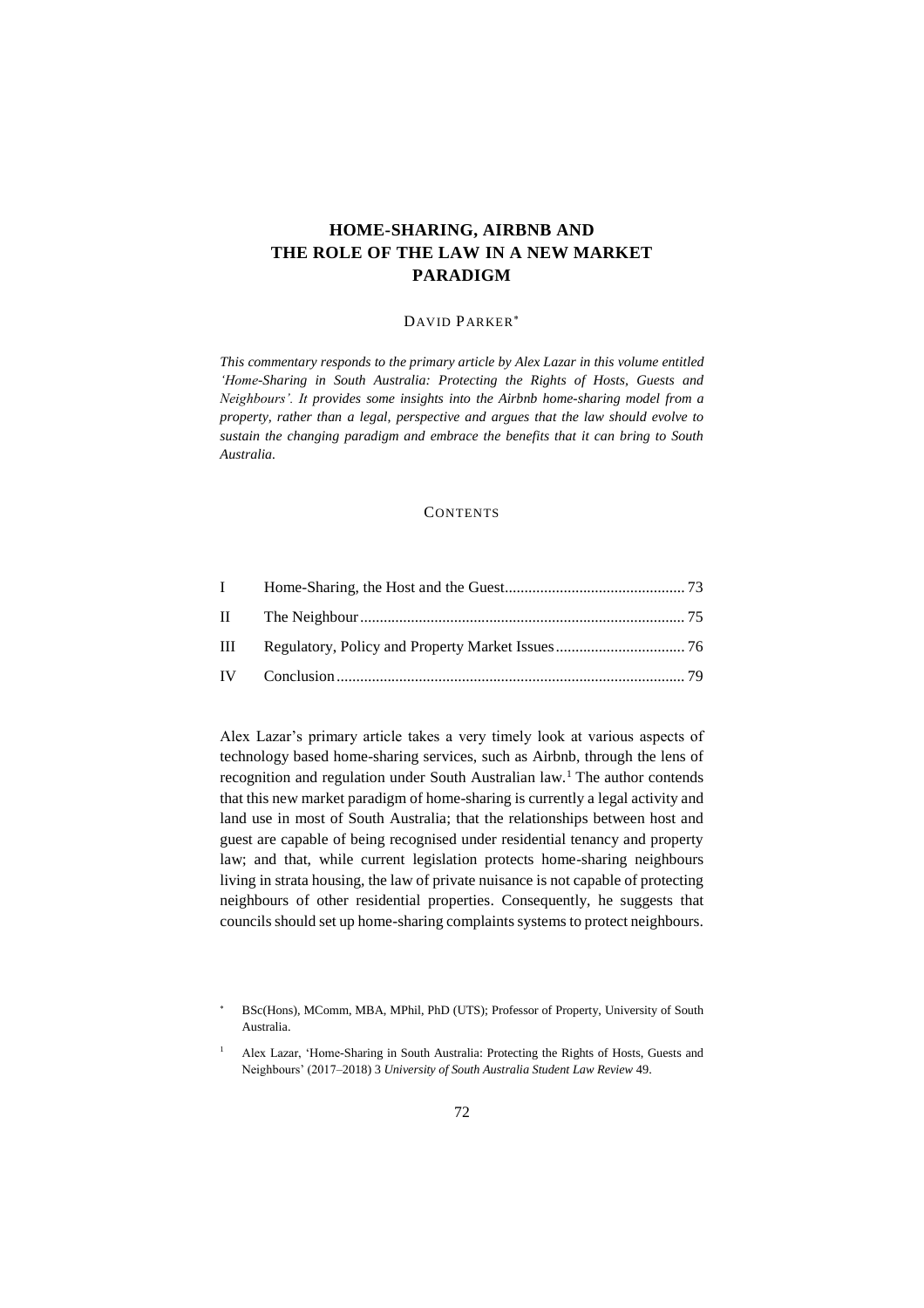This response questions whether the role of law is to stifle this new market paradigm of home-sharing or to evolve to cope with the changing paradigm. It challenges the usefulness of relying on property law and argues instead that a

greater reliance on contract law and the host/intermediary/guest relationship would better address any neighbour issues; and contends that council monitoring would better address regulatory, policy and property market issues.

# I HOME-SHARING, THE HOST AND THE GUEST

<span id="page-1-0"></span>As the primary article explains, home-sharing via Airbnb covers a range of familiar space-sharing models:

- 1. The 'present host' scenario, which has the characteristics of a licence. 2 This is the original Airbnb model and it adopts a familiar space-sharing approach that has been seen in Australia since 1788 and which has ranged from the renting of rooms to itinerant workers in the early days of the colonies to the renting of rooms to students in Adelaide today;
- 2. The 'temporarily absent host' scenario, which has the characteristics of a lease.<sup>3</sup> This model, where an entire vacated home is shared for a short to medium term period, is often seen in the renting of holiday homes and has occurred in Australia for over a century; and
- 3. The 'permanently absent host' scenario, which has the characteristics of a lease.<sup>4</sup> This model, where an investment property is shared for a short to medium term period (rather than a longer term rental), is a familiar pattern in the residential rental property market that has evolved in Australia over two centuries.

As Lazar observes, home-sharing is not new — the new part is the role of technology, where the online management of identifying, searching, booking, payment and resolving issues relating to space-sharing effectively replaces the older person-to-person relationship with a new person-to-business-to-person relationship or host/intermediary/guest relationship.

From a property viewpoint, this trend is significant because landlord/tenant law has traditionally relied on a direct relationship between the landlord and the tenant, rather than on two separate relationships with an interposed

- Lazar, above n 1, 53.
- 3 Ibid.
- 4 Ibid.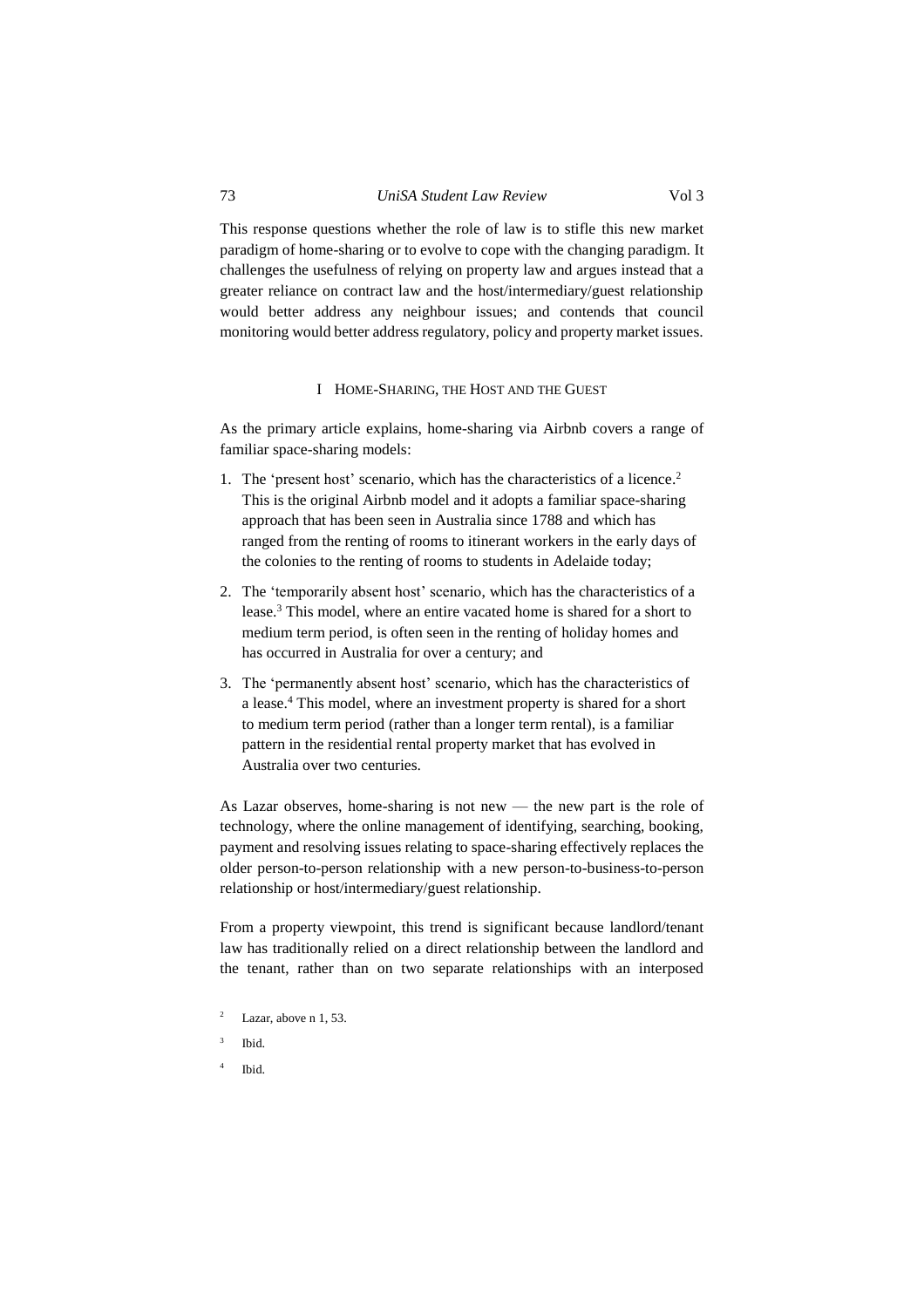technological intermediary. To an extent, the role of landlord/tenant law is supplanted in the new home-sharing market paradigm by the role of contract law.

Interestingly, Lazar cites taxation of transactions, home insurance, confidentiality of user information and the allocation of liability for any indiscretions by guests as emerging issues being discussed around the world. Each of these issues potentially raises contract law issues rather than property law issues, and, significantly, they are issues that are commonly seen internationally. From a property viewpoint, contract law is generally more standardised in its provisions internationally than property law, where differences between countries (and indeed, between states and territories within Australia) can be substantial. This suggests that contract law can offer a better solution to the challenges of the Airbnb business model than traditional approaches grounded in property law.

From a property perspective, it is extremely disconcerting that the author states that:

Ultimately, those who use home-sharing services like Airbnb must conform to the established domestic law, not the other way around.<sup>5</sup>

It can be contended that this approach attempts to stifle or constrain the growth and development of commerce to the rate at which the law is willing to move (if it is willing to move at all). Essentially, in the case of home-sharing in the new market paradigm, the horse has bolted and the law is looking at an open stable gate. As Joe Gebbia, Airbnb co-founder, said in Sydney late in 2017: 'The genie is out of the bottle and it's not going back in'.<sup>6</sup> State and territory legislatures have a simple choice: adapt their law to accommodate the new home-sharing market paradigm or see the economic benefits of such a paradigm move to be enjoyed by other states and territories that are willing to adapt. Given the current economic situation in South Australia, the local legislature effectively has no choice.

The new paradigm in the home-sharing market is a seismic shift in commerce that suggests a parallel with the introduction of the railways in the UK in the 1800s. Just as the emergence of the railways ran ahead of the existing legal framework and led to a further evolution of the law in the UK in the late 1800s,

<sup>5</sup> Lazar, above n 1, 6.

<sup>6</sup> Michael Janda, 'Airbnb Denies Contributing to Australian Housing Affordability Problems', *ABC News* (online), 20 Nov 2017 <http://www.abc.net.au/news/2017-11-21/airbnb-deniescontributing-to-housing-affordability-problems/9171362> .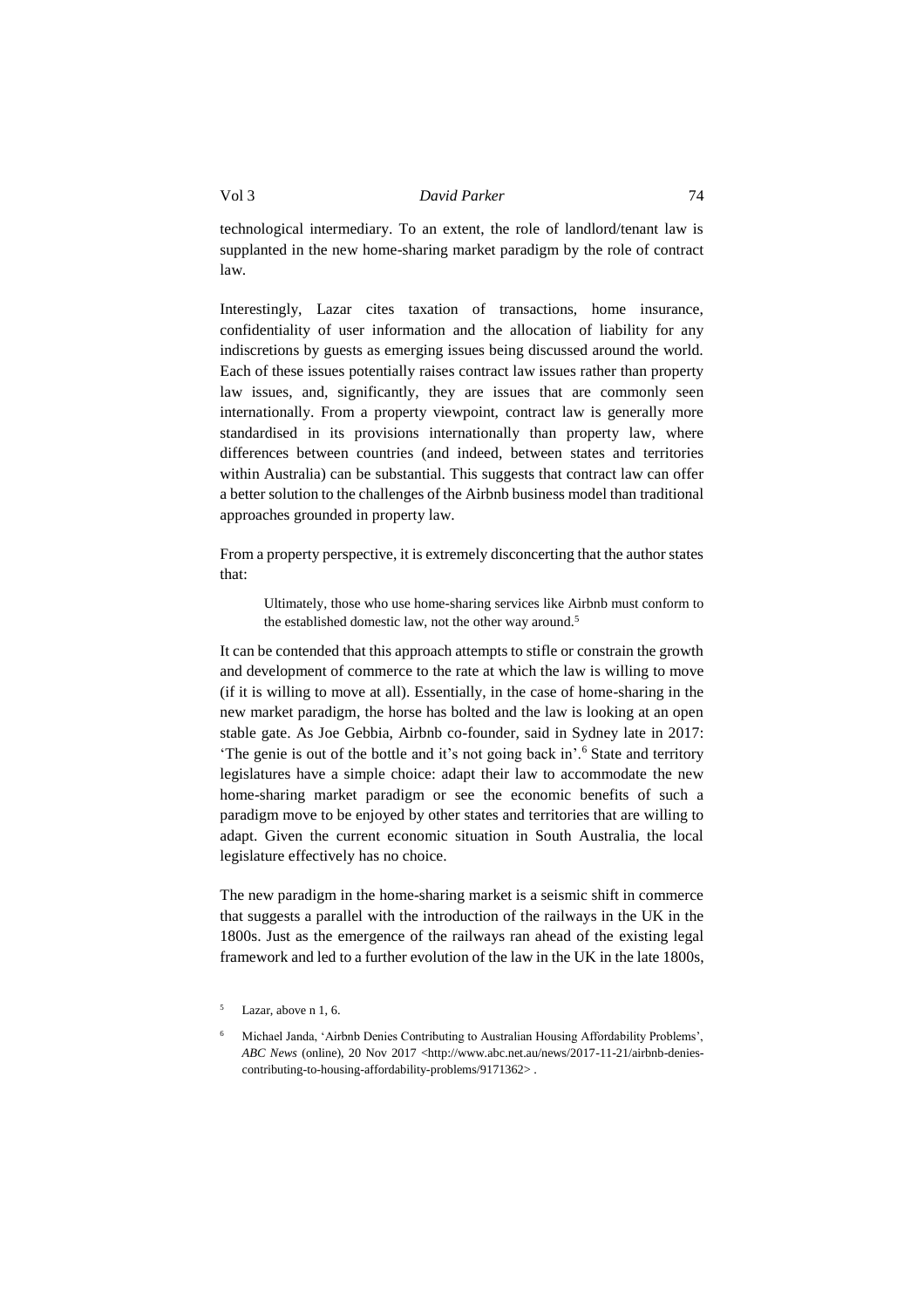it can be contended now that the law in South Australia needs to evolve to facilitate commerce rather than be used to stifle or constrain commerce.

An example of the need for evolution is the *Residential Tenancies Act* 1995 (SA), which Lazar notes may apply to a 'present host' scenario where three or more guests are accommodated, but not in the case of one or two guests. Given the negative perceptions by lessors of the various Residential Tenancy Tribunals in Australian states and territories, it can be contended that any potential role for such tribunals in the disintermediated home-sharing market would be so deleterious to the effective operation of the market that the government would be well advised to approach guest protection through other channels.

As will be considered further below, the primary article also refers to international debates about the effect of home-sharing on both the hotel industry and the wider economy; and in both cases, it can be argued that the evolution of the law is essential to safeguard vulnerable parts of the economy and vulnerable members of society.

#### II THE NEIGHBOUR

<span id="page-3-0"></span>The distinction drawn in the primary article between neighbours of home-share strata title apartments and neighbours of other home-share residences is significant. While the ability to create by-laws affords the potential for protecting neighbours without any adverse impact on the host, the provisions of the *Community Titles Act* 1996 (SA) permitting by-laws against leases shorter than two months provides a potentially unwelcome restraint of trade on hosts.

It is possible that, should a strata title apartment block adopt a by-law that prohibits leases shorter than two months, a pricing impact could occur. For example, in an expensive apartment building in an exclusive suburb, such a by-law could positively affect apartment prices because purchasers might attribute value to the decreased risk of having home-sharing neighbours. Conversely, such a by-law in a CBD block could significantly curtail the income generating capacity of the apartments and so have a negative effect on prices.

There is, therefore, the possibility for transparency in and control of homesharing by the strata title apartment owners who comprise not only hosts but also neighbours. Such transparency and control may, however, not be available to neighbours of other home-share residences whose options Lazar describes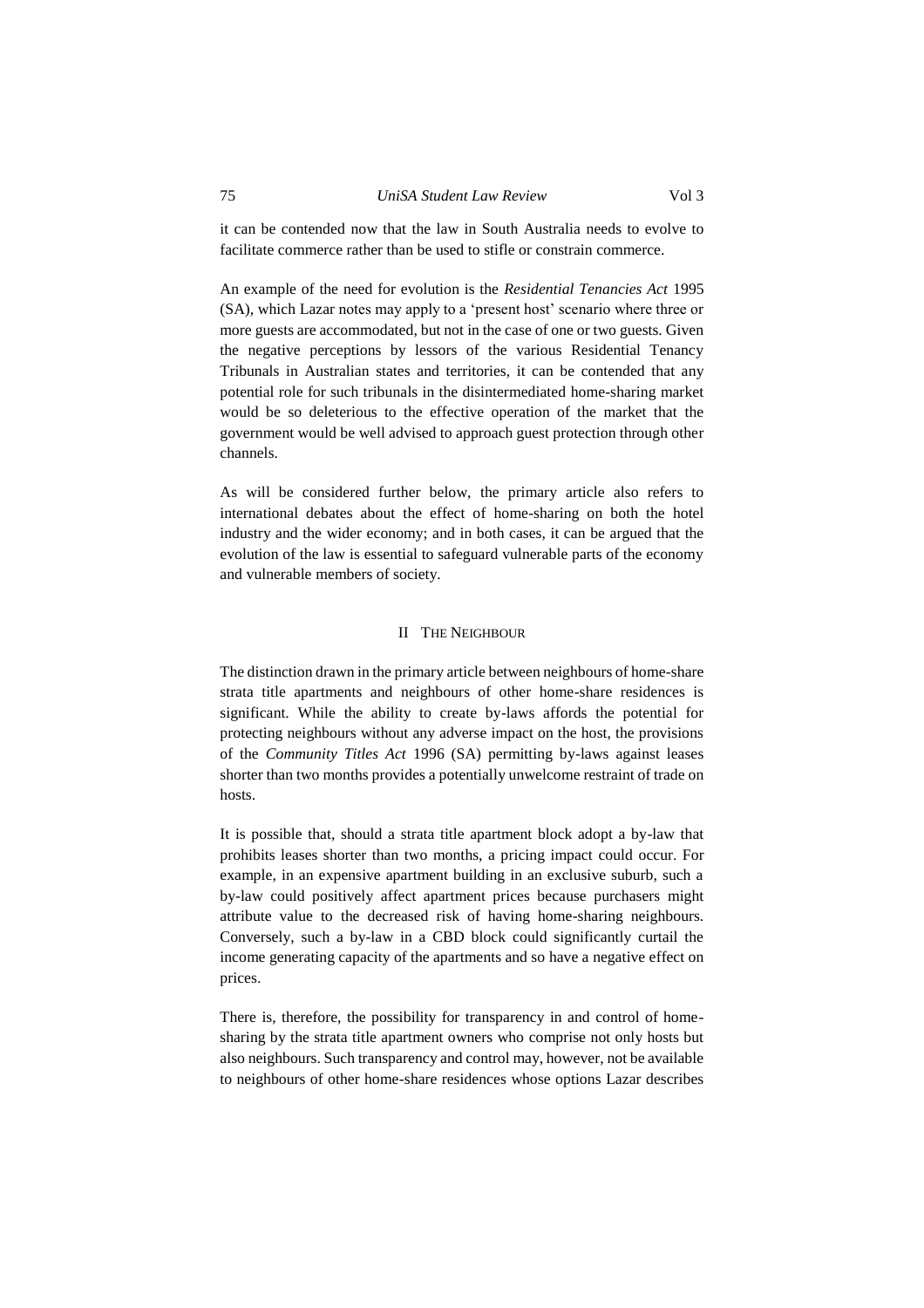as 'limited'. The identification of an action in private nuisance as the only legal recourse for a disgruntled neighbour could be considered a further example of where the law needs to evolve to facilitate commerce but, given that the neighbour is external to the host/intermediary/guest relationship, this may be challenging to achieve.

As the source of nuisance is more likely to be a guest (with whom the neighbour might have no form of direct contact and who might be transient rather than resident in the area) rather than a host (who is both contactable and, to some extent, resident), an action in private nuisance might be difficult to bring. If the neighbour is successful in identifying a party to claim against, the need to prove that the nuisance is both substantial and unreasonable presents a significant hurdle to a successful action.

In the case of guests, neighbours and disruption, the law of contract may be unlikely to offer assistance unless the neighbour can be made party to the contract. As the primary article notes, Airbnb's issue reporting system for neighbours could offer the only practical source of redress to the extent that a duty of non-disruption can be placed upon the guest through their contract with Airbnb, which, if breached (and is reported by neighbours) may result in penalties to the host.<sup>7</sup> However, Lazar states that 'domestic law cannot rely on this and must present a dependable solution', 8 a claim giving rise, from a property viewpoint, to the question: 'Why?'. Presumably the domestic law in South Australia can rely on other aspects of the contract governing the new market paradigm process (searching, booking, payment, etc) within the framework of existing law — so why should disruption require a separate legal response outside of the host/intermediary/guest contract? Furthermore, Lazar's suggestion that governments should issue permits, revocable in the event of neighbour complaints, would appear to transfer the cost of managing a private dispute to the public purse, a cost which could be substantial given the vexed nature of other neighbour disputes over trees, views, etc where rationality departs early in the dispute process.

#### III REGULATORY, POLICY AND PROPERTY MARKET ISSUES

<span id="page-4-0"></span>From a property regulatory viewpoint, it now appears that gaps exist in occupational health and safety and in fire safety following the increasing

- Lazar, above  $n$  1, 66–7.
- Lazar, above n 1, 71.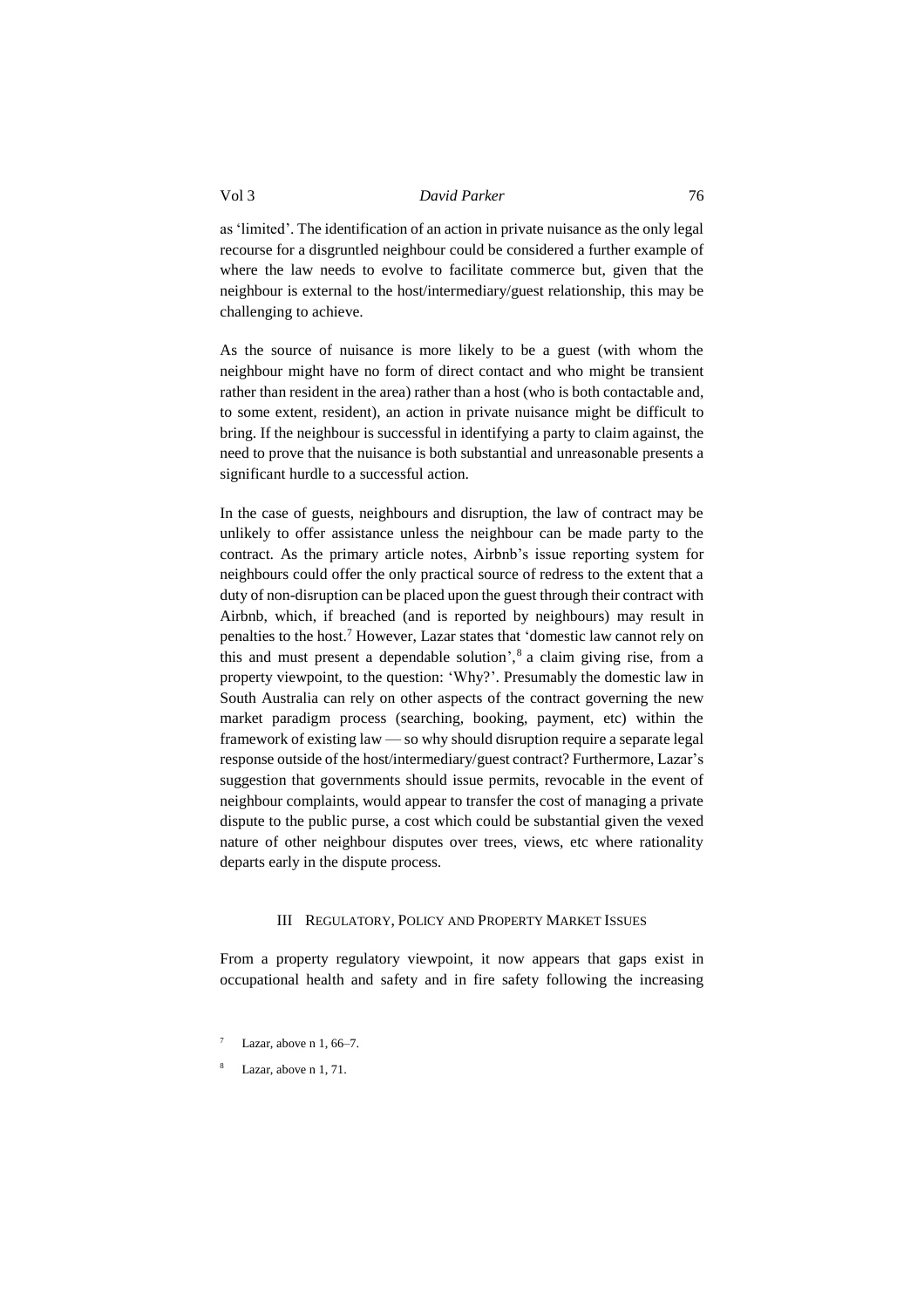popularity of this new home-sharing market paradigm. <sup>9</sup> Conventional hotels and motels are designed to accommodate a transient resident usage, with both occupational health and safety and fire safety regulations developed to suit the nature of the use. While strata title apartment buildings incorporate some

similar design features, other forms of residential property are generally designed, from an occupational health and safety and fire safety perspective, on the basis of long term accommodation for static residents.

Accordingly, gaps can arise in the effective level of occupational health and safety and fire safety for both strata title apartment buildings and other forms of residential property, which may require regulation by councils (as the relevant government bodies). While the introduction of such regulation may be expected to be slow and to differ between councils, it is common that councils usually start to move more quickly and consistently after a series of incidents, with fatalities significantly accelerating council responses.

From a property policy viewpoint, the new home-sharing market paradigm also has the potential to significantly reduce the availability of affordable housing, with implications for the vulnerable in society and for key workers. This may be particularly acute in strata title apartment buildings in the inner suburbs and CBDs of Australian capital cities, where entry staircases adorned with a large number of key safes are already apparent. The new home-sharing paradigm offers the prospect of vastly enhanced returns from such property compared to traditional leasing and the very attractive prospect for owners of being outside the jurisdiction of residential tenancies legislation and tribunals in the relevant state or territory. Removing such accommodation stock from the residential leasing market could significantly reduce the pool of available affordable accommodation to the vulnerable in society and to key workers, both of which will impact the councils and state governments who have responsibility for affordable housing policy and the provision of emergency services such as police, ambulance and fire services within inner suburbs and CBDs.

Overseas evidence, from locations such as Montreal, suggests that this new home-sharing market can not only remove affordable accommodation from the total housing stock but can also lead to the gentrification of an area, further

<sup>9</sup> Safety and Health Practitioner, *Airbnb: Where Does Fire Safety Come into Play?* (14 September 2015) <https://www.shponline.co.uk/airbnb-where-does-fire-safety-come-intoplay/>.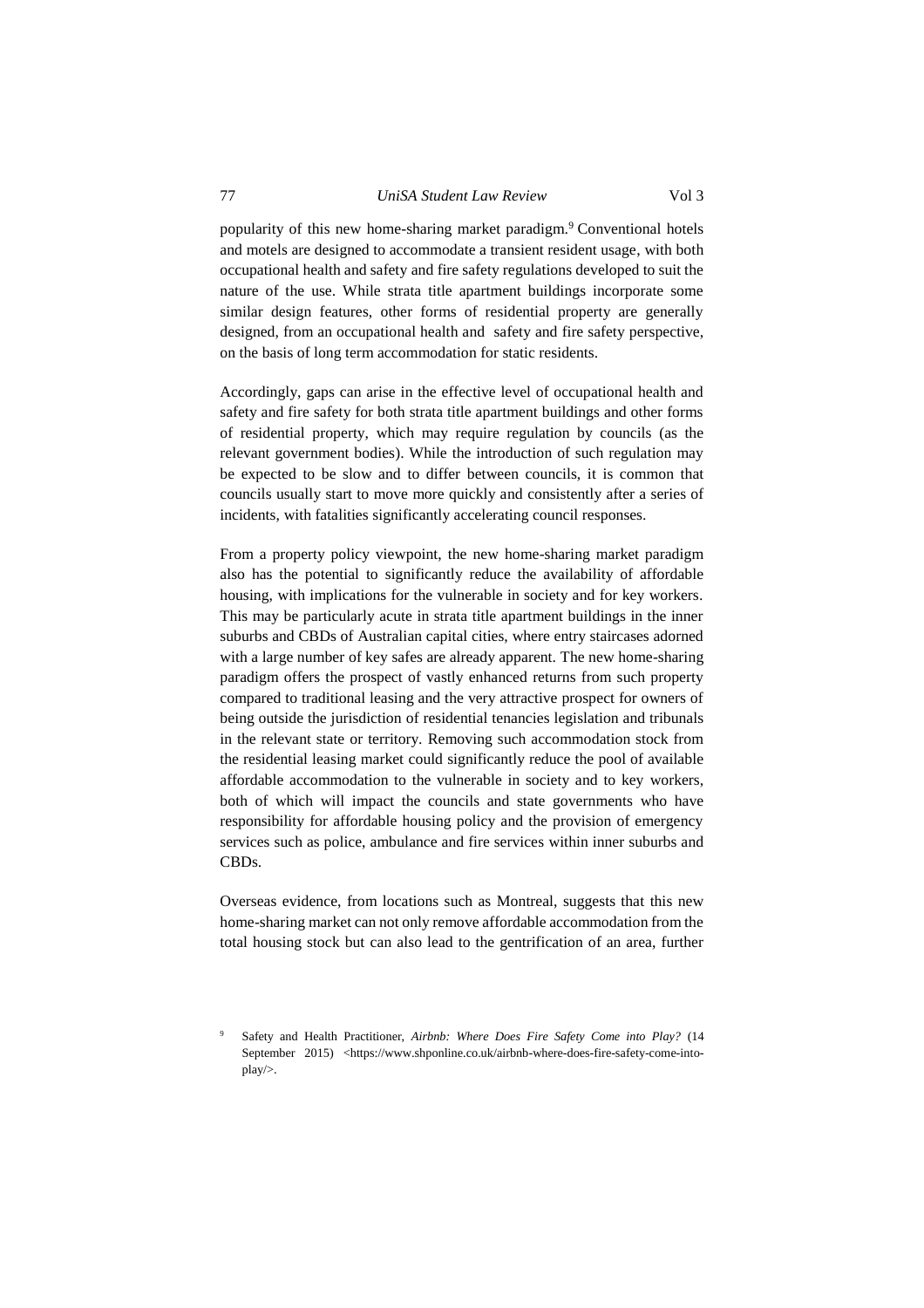reducing the availability of affordable accommodation. <sup>10</sup> Similarly, the advent of this new home-sharing market paradigm in tourist areas from Byron Bay in Australia to Venice Beach in the USA has resulted in affordable accommodation being transferred to tourist accommodation. <sup>11</sup> Ironically, on the converse side, Brookfield Property Partners (one of the world's largest property owners and developers) is entering into a joint venture with Niido (the multifamily development partner of Airbnb) to develop six apartment communities in Florida where tenants can rent out their apartments through Airbnb for half the year.<sup>12</sup>

From a property market perspective, much has been made of the impact of the new home-sharing paradigm on the hotel, motel and serviced apartment property markets. <sup>13</sup> As with the arrival of Amazon in Australia for shopping centres, there will be an impact at the macro level. While the total amount of consumer spending may increase with the introduction of Amazon, the total amount received by shopping centres can be expected to decrease — probably marginally. Some shopping centres (high fashion based, food based, etc) could be marginally affected, others (electronics based, mid-level fashion based, etc) could be more significantly affected, with each adopting strategies to counter the impact.

A similar response to the introduction of the new home-sharing market paradigm can be expected from hotels, motels and serviced apartments. The high-end business hotel market might be marginally affected, if at all, whereas the motel and serviced apartment market might be more significantly affected.

- <sup>10</sup> Jesse Feith, 'The Long-term Problems of Short-term Rentals in Montreal' *Montreal Gazette*  (online), 15 July 2017 <http://montrealgazette.com/news/local-news/the-long-termproblems-of-short-term-rentals-in-montreal>.
- <sup>11</sup> Amy Bainbridge and Rebecca Armitage, 'Airbnb in Australia Shows the Sharing Economy Has a "Dark Side"", *ABC News* (online), 18 June 2017 <http://www.abc.net.au/news/2017-06-18/airbnb-in-australia-the-sharing-economy-has-a-dark-side/8624122>; Robin Abcarian, 'Venice Has Become an Epicentre of Los Angeles' Struggle over Short-term Rentals. Call it the Airbnb Problem', *Los Angeles Times* (online) 9 August 2017 <http://www.latimes.com/local/abcarian/la-me-abcarian-venice-housing-20170809 story.html>.
- <sup>12</sup> Oshrat Carmiel, 'Brookfield Makes \$260 Million Airbnb Investment for Multi Family', *Financial Review* (Australia), 19 December 2017, 33.
- <sup>13</sup> Ahmed Mahmoud, *The Impact of AirBnb on Hotels and Hospitality Industry* (30 March 2017) *Hospitality Net* <https://www.hospitalitynet.org/opinion/4081839.html>; Deanna Ting, *6 Takeaways about Airbnb's Potential Impact on the Hotel Industry* (23 January 2017) *Skift* <https://skift.com/2017/01/23/6-takeaways-about-airbnbs-potential-impact-on-the-hotelindustry/>.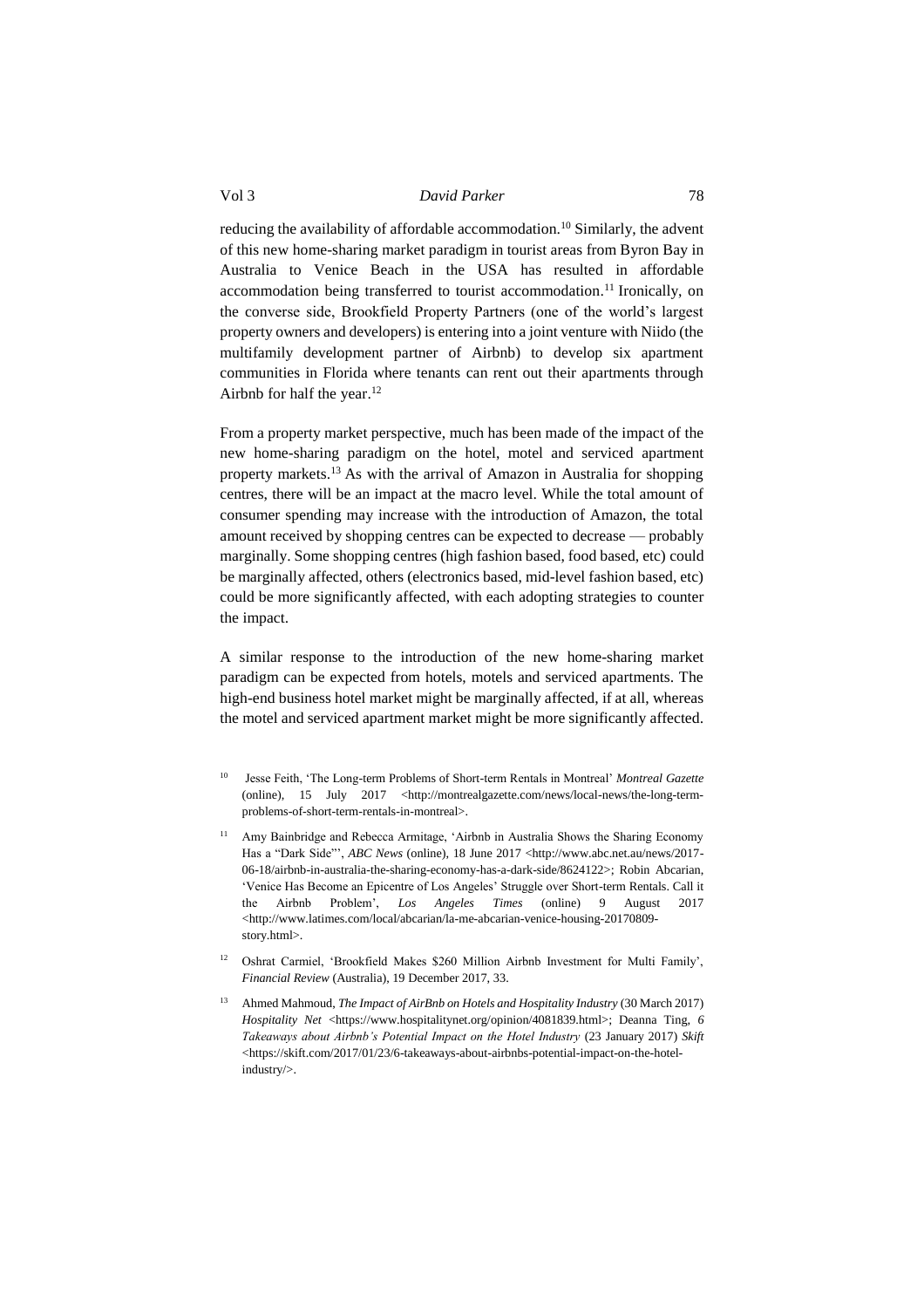The conventional touch points of price and service can be expected to remain crucial for the consumer who is deciding between new market paradigm homesharing as opposed to a motel or a serviced apartment. However, it can be anticipated that a generational impact might have increasing influence over the next 30 years as today's 20-30-year-old consumers, with their greater affinity and preference for new market paradigm products, become a larger portion of the consumer market.

In his discussion of home-sharing as an activity, Lazar usefully distinguishes between home-sharing as a private arrangement and as a commercial service; he points out that the use of this new home-sharing market paradigm on a recurrent basis begins to resemble a commercial service. Lazar notes that the City of Adelaide, City of Burnside and City of Port Adelaide Enfield have enacted by-laws requiring hosts to obtain permits before they can lawfully operate 'lodging houses'. A significant challenge to a major change, like the increasing use of this new home-sharing market paradigm, lies in achieving a clear understanding of its extent and nature within local government areas. An excellent starting point in measuring the extent of this new home-sharing paradigm within a council area and in discovering the nature of properties being used for that purpose would be the issuing of such permits. This would provide a transparent database of actual activity that could inform a policy and regulatory response to the issues of occupational health and safety and fire safety, the availability of affordable housing, and the potential impact on hotels, motels and serviced apartments.

#### IV CONCLUSION

<span id="page-7-0"></span>A threshold issue raised by the new home-sharing market paradigm is the extent to which the law should seek either to stifle and constrain such commerce or to evolve to facilitate such commerce. The reality for cities such as New York, <sup>14</sup> which prohibits this form of home-sharing for transient rentals of fewer than 30 days in buildings containing three or more units (unless the owner is present and there are only one or two guests),<sup>15</sup> is the significance of the risk to the local economy through those consumers who wish to use such a

Andrew J Hawkins, 'Airbnb Is now Banned from Listing Short-term Rentals in New York', *The Verge* (online), 21 October 2016 <https://www.theverge.com/2016/10/21/13361536/airbnb-new-york-cuomo-bill-ban-shortterm>. See also James Dobbins 'How To Host on Airbnb Legally' *New York Times* (online), 7 April 2017.

<sup>15</sup> New York would, therefore, allow the original Airbnb model described in the primary article as a 'present host' scenario: Lazar, above n 1, 53.